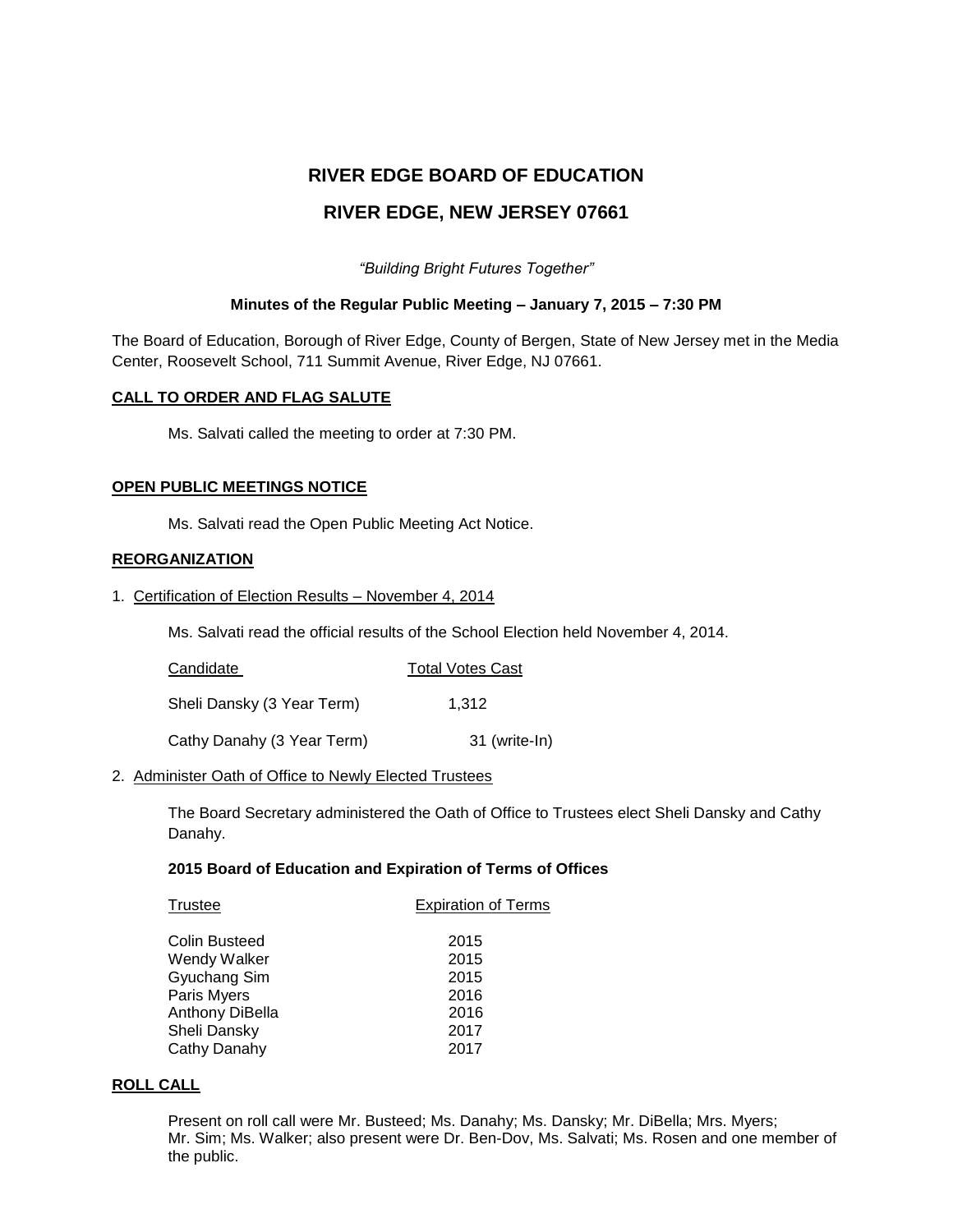# Nomination and Election of President

Motion by Ms. Dansky, seconded by Mr. Busteed to nominate Paris Myers as Board President.

Roll call was taken and Paris Maris was unanimously elected Board President.

#### Nomination and Election of Vice-President

Motion by Ms. Walker, seconded by Mr. Busteed to nominate Sheli Dansky as Vice-President.

Roll call was taken and Sheli Dansky was unanimously elected Vice-President.

President, Paris Myers assumed the Chair.

#### Meeting Time & Location

Motion by Mr. Busteed Seconded by Mr. DiBella

That the Board of Education continues to hold regular public meetings at 7:30 p.m. as follows:

### **Date School**

| January 7, 2015      | Roosevelt School                                  |
|----------------------|---------------------------------------------------|
| January 21, 2015     | Cherry Hill School                                |
| February 4, 2015     | Roosevelt School                                  |
| February 18, 2015    | <b>Cherry Hill School</b>                         |
| March 3, 2015 (Tues) | Roosevelt School                                  |
| March 18, 2015       | Cherry Hill School (Adoption of Tentative Budget) |
| April 1, 2015        | Roosevelt School                                  |
| April 22, 2015       | <b>Cherry Hill School</b>                         |
| May 6, 2015          | Roosevelt School (Public Hearing on the Budget)   |
| May 20, 2015         | <b>Cherry Hill School</b>                         |
| June 10, 2015        | Roosevelt School                                  |
| June 24, 2015        | <b>Cherry Hill School</b>                         |
| July 29, 2015        | <b>Cherry Hill School</b>                         |
| September 2, 2015    | Roosevelt School                                  |
| September 16, 2015   | <b>Cherry Hill School</b>                         |
| October 7, 2015      | Roosevelt School                                  |
| October 21, 2015     | <b>Cherry Hill School</b>                         |
| November 11, 2015    | Roosevelt School                                  |
| November 18, 2015    | <b>Cherry Hill School</b>                         |
| December 2, 2015     | Roosevelt School                                  |
| December 16, 2015    | <b>Cherry Hill School</b>                         |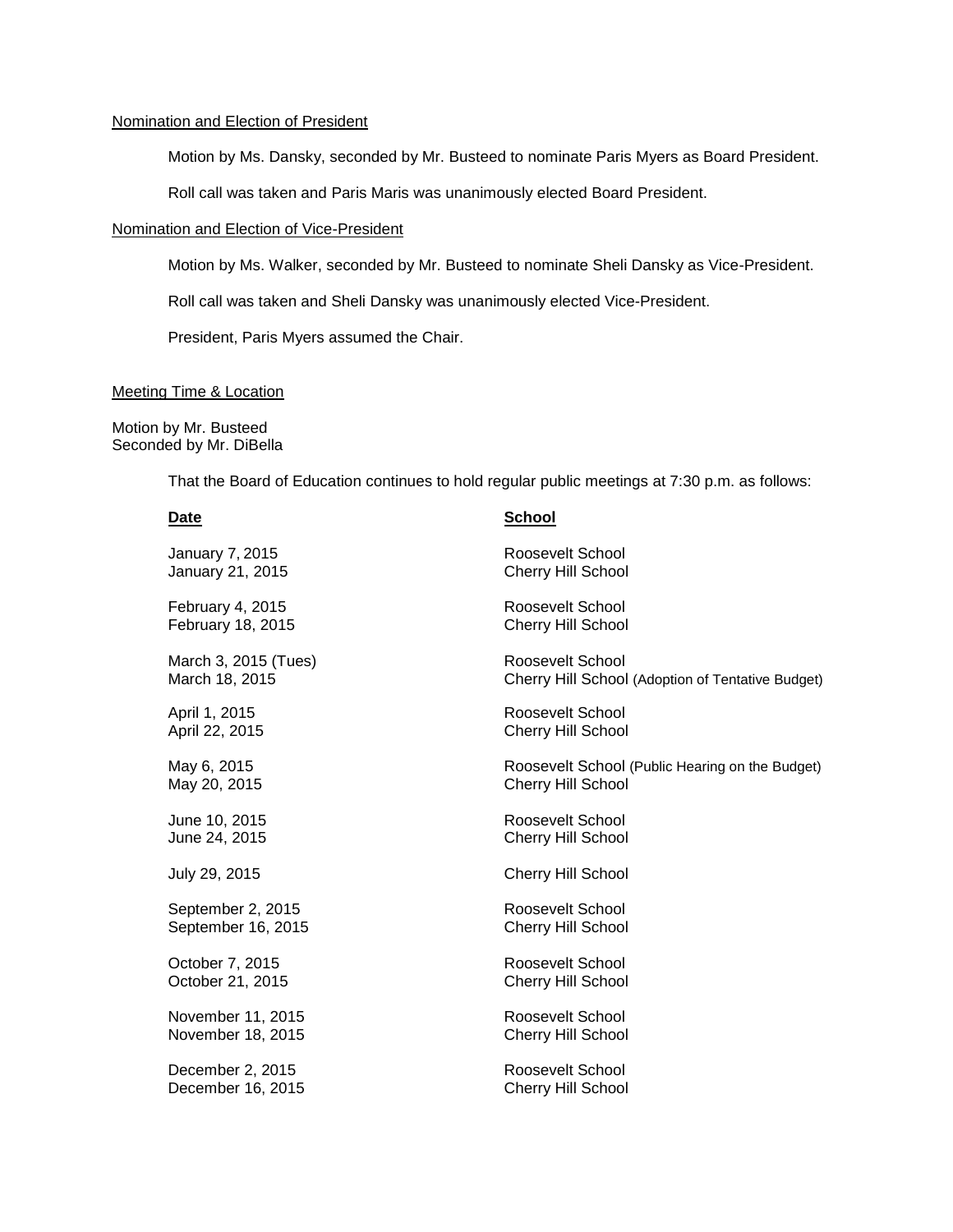FURTHER, provision is also made for closed meetings immediately following each regular meeting for the purpose of discussing personnel matters or any other private matters if necessary.

FURTHER, the Secretary of this Board is hereby authorized and directed to give at least 48 hours advance notice of all the aforesaid meetings, and said notice shall (a) be delivered to the municipal building and the post office; (b) be delivered to the Board's officially designated newspapers; (c) circulated in the School District; and (d) filed with the clerk of the Borough of River Edge, all as provided for the pursuant to the Open Public Meetings Act, Chapter 231, Laws of the State of New Jersey 1975.

# School Ethics

FURTHER, that the Board of Education abide by the School Ethics Act and the Code of Ethics for School Board Members, pursuant to N.J.S.A.18A:12-21 et seq.

# Parliament Procedure

FURTHER, that the Board of Education meetings be governed by parliamentary procedure of Robert's Rules of Order.

# Official Public Notice Newspapers

FURTHER, that the Board of Education designate the *Suburban/Town News* and *The Record* as the Official Newspapers for the Board of Education until the next organization meeting.

# Designation Board Secretary

FURTHER, that the Board of Education designate Patricia Salvati as Board Secretary until the next organization meeting.

# Rules, Regulations and Policies

FURTHER, that all rules, regulations and policies adopted in previous years, and not rescinded by the River Edge Board of Education be continued in full force and effect until altered, amended, modified or repealed by other resolutions of this Board.

# **Curricula**

FURTHER, that the Board of Education approve all current curriculum guides that have been developed in accordance with NJ Core Curriculum Content Standards and the Common Core State Standards until the next organization meeting.

# Mission Statement

FURTHER, that the Board of Education adapt the Mission Statement as follows:

The River Edge School District is a partnership of students, parents, staff, and community members. We are dedicated to providing a supportive environment in which all students can reach their maximum academic potential, while developing as responsible citizens who respect individuality. Our goals will be achieved because:

- curriculum and instruction are aligned with the New Jersey Core Curriculum Content Standards and the Common Core State Standards
- all decisions reflect the academic, social/emotional and physical needs of pre-K to sixth grade students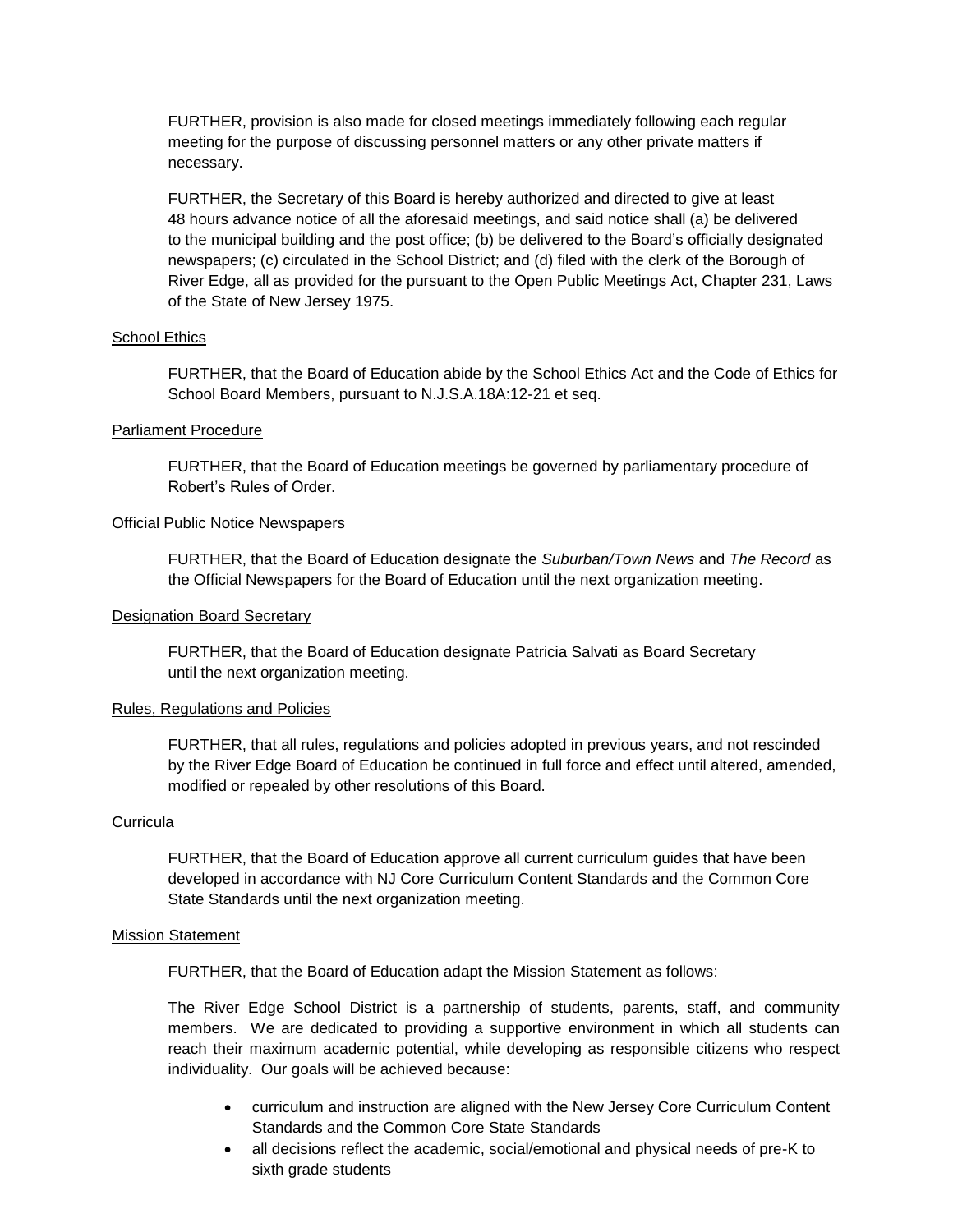- cooperation and on-going communication exist between the school district and the community
- school administrators and the Board of Education work together to assess and adjust procedures in response to new mandates and the changing needs of the community

# Designation of Depositories & Signature Authorizations

FURTHER, that the Board of Education designate the Capital One Bank as the depository for funds for the Board of Education.

FURTHER, that the Board Secretary/Business Administrator and the Treasurer of School Monies be authorized and directed to maintain accounts for and on behalf of the Board in Capital One Bank and

FURTHER, that the Board of Education official warrants be signed by three of the following five:

President, Vice President, Board Secretary/Business Administrator, Treasurer of School Monies, Superintendent of Schools

FURTHER, that the Board of Education approves the designated signatures on the above accounts as outlined in the attached document.

# Participation in Bergen County Banking Consortium

BE IT FURTHER RESOLVED that the Board of Education approves the district's participation in the Bergen County Banking Consortium (BCBANC) and authorize the School Business Administrator to serve as a trustee until the next organization meeting.

# Signature Authorization – Taxes, Payroll, Insurance

FURTHER, that the President or Vice President in his/her absence, and the Board Secretary/Business Administrator or Superintendent in his/her absence, and the Treasurer of School Monies, be authorized and directed to execute warrants without further action on the part of the Board of the payment, when due, for salaries of all employees of the Board and for withholding taxes, pension funds, medical insurance plans, property insurance, Social Security and New Jersey Unemployment Insurance.

# Office Account Signatures

FURTHER, that the Board of Education authorize the following individuals to approve the Petty Cash Reimbursements:

- Patricia Salvati, Board Secretary/Business Administrator
- Dr. Tova Ben-Dov, Superintendent of Schools

FURTHER, that the maximum allowable amount per warrant be established at \$125.00 providing all necessary claims are found to be in order according to law.

# Designation of Board Auditor, and

FURTHER, that the Board of Education designate Gary Higgins, Lerch Vinci & Higgins, as Board Auditor until the next organization meeting.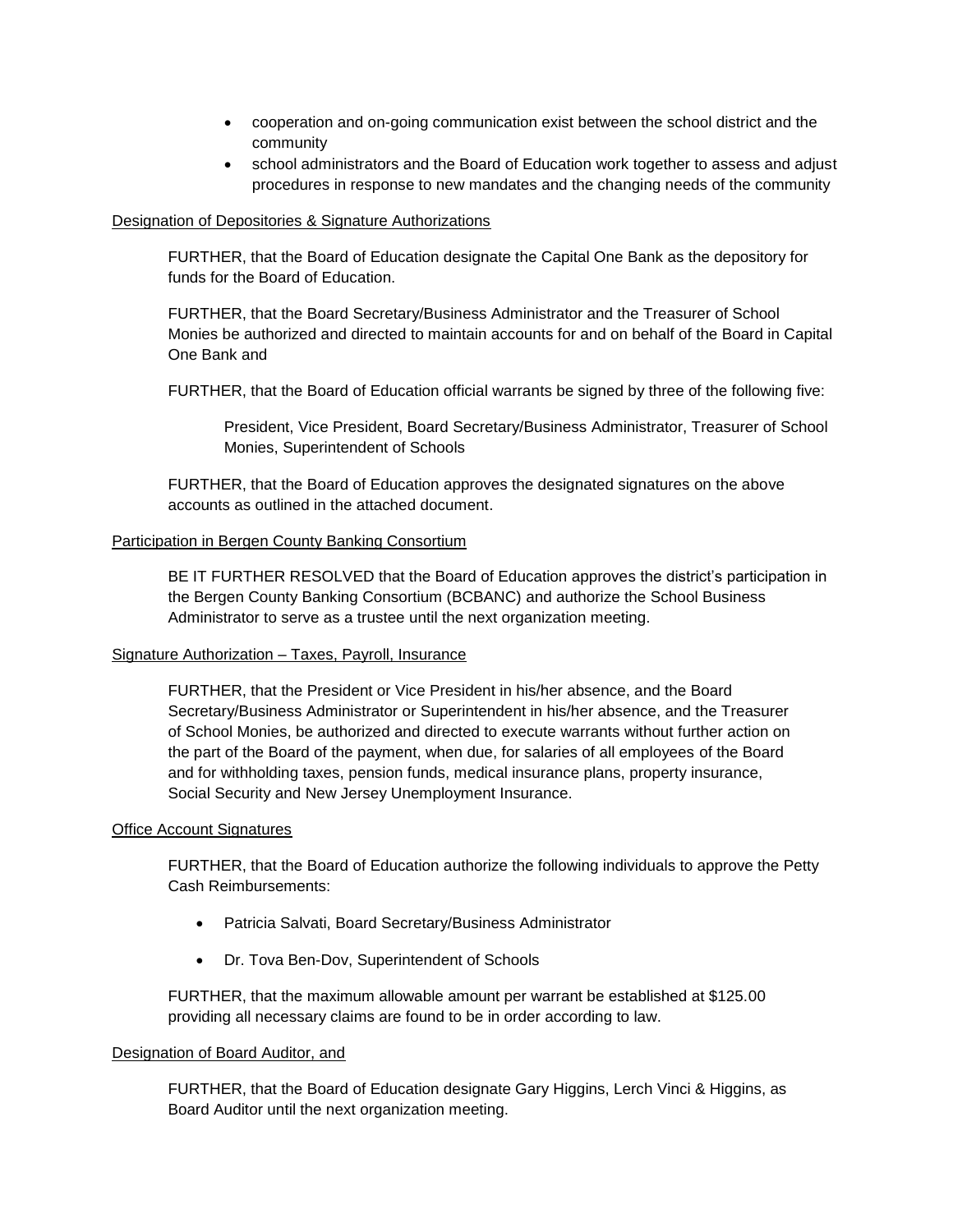#### Designation Board Attorney

WHEREAS, the law firm of Fogarty & Hara, Esqs., has the expertise and experience to provide professional services to the River Edge Board of Education; and,

WHEREAS, the Board is desirous of appointing the law firm of Fogarty & Hara, Esqs, to provide professional services to the Board;

BE IT RESOLVED, that the River Edge Board of Education appoints the law firm of Fogarty & Hara, Esqs., as the Board Attorney until the next organization meeting at the following rates: \$165.00 Partner and \$145.00 Associate.

#### Designation Board Architect

FURTHER, that the Board of Education designate DiCara Rubino Architects, as Architect of Record until the next organization meeting at an hourly rate of \$175 Principal, \$165 Senior Associate Architect, and \$140 Project Architect/Engineer.

### Designation Board Insurance Agency

FURTHER, that the Board of Education designate Brown and Brown Advisors of Lambertville, New Jersey as the Broker of Record for Dental Benefits.

#### Designation School District Consulting Physician

FURTHER, that the Board of Education designate Dr. Urian Kim as Board School Physician until the next organization meeting.

# Public Agency Compliance Officer

FURTHER, that the Board of Education designate Patricia Salvati as Public Agency Compliance Officer until the next organization meeting.

# **Officer of Public Records**

FURTHER, that the Board of Education designate Patricia Salvati as Officer of Public Records until the next organization meeting.

#### Designation 504 Coordinator

FURTHER, that the Board of Education designate Tara Benevento as 504 Coordinator until the next organization meeting.

#### Designation Attendance Officer

FURTHER, that the Board of Education designate Denise Heitman, Attendance Officer, for a yearly stipend of \$500.00 until the next organization meeting.

#### Designation Homeless Student Liaison

FURTHER, that the Board of Education approve Beth Rosen, Homeless Student Liaison, for the River Edge School District until the next organization meeting.

#### Designation District Anti-Bullying Coordinator

FURTHER, that the Board of Education designate Beth Rosen, District Anti-Bullying Coordinator, until the next organization meeting.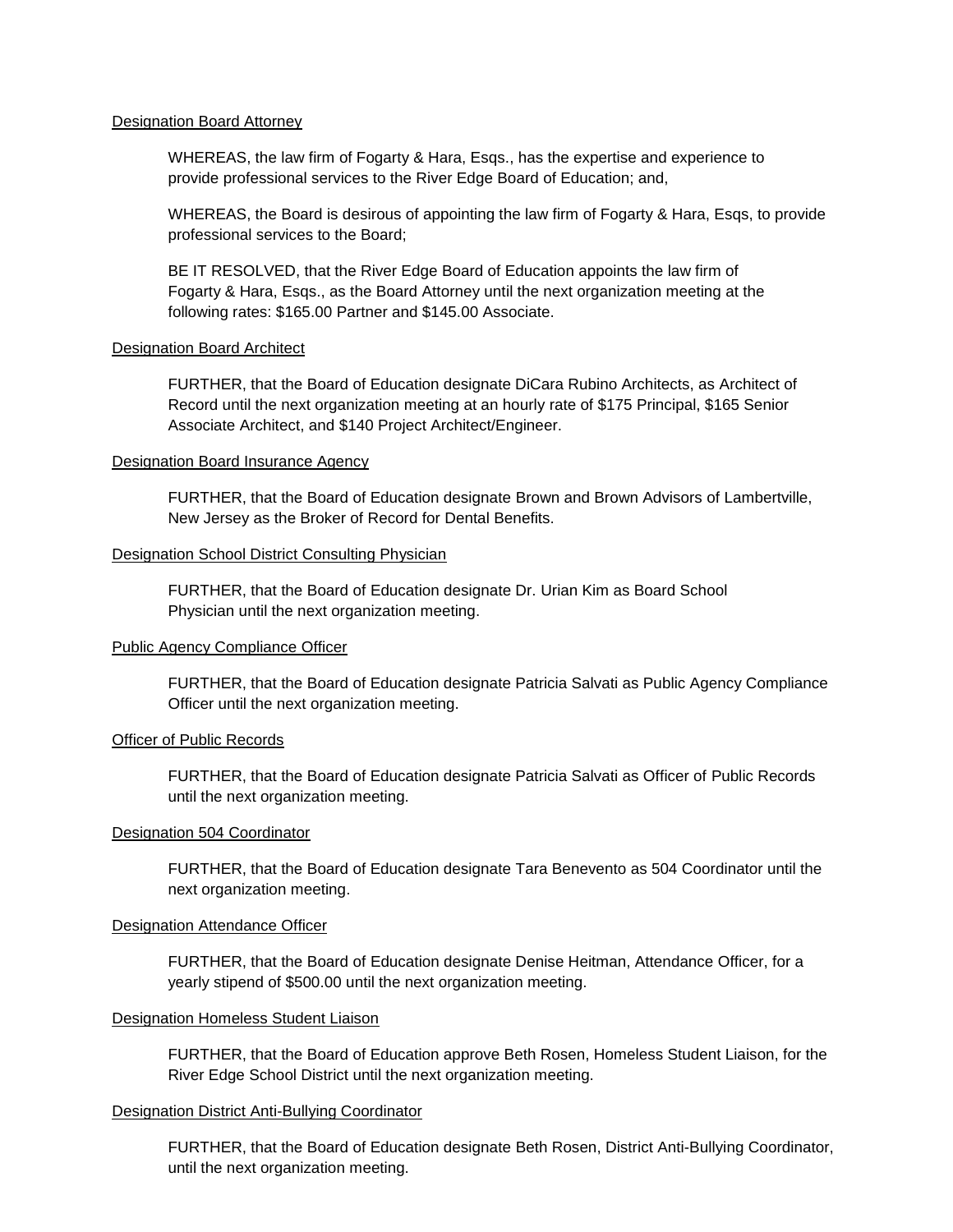# Designation Treasurer of School Funds

FURTHER, that the Board of Education designate Antoinette Kelly as Treasurer of School funds until the next organization meeting.

# Tri-District Interlocal Agreement

FURTHER, that the Board of Education renew the Interlocal Agreement with the River Dell School District for the coordination of curriculum services between River Dell, Oradell, and River Edge School Districts until the next organization meeting.

#### Designate Purchasing Agent

WHEREAS, the recent changes to the Public School Contracts Law gave Boards of Education the ability to increase their bid threshold up to \$36,000; and

WHEREAS, N.J.S.A. 18A:18A-3A, permits an increase in the bid threshold if a Qualified Purchasing Agent is appointed as well as granted the authorization to negotiate and award such contracts below the bid threshold: and

WHEREJ.A.C. 5:34-5 et seq. establishes the criteria for qualifying as Qualified Purchasing Agent; and

WHEREAS, Patricia Salvati possesses the designation of Qualified Purchasing Agent as issued by the Director of the Division of Local Government Services in accordance with N.J.A.C. 5:34-5 et seq.: and

WHEREAS, River Edge Board of Education desires to increase the bid threshold as provided in N.J.S.A. 18A:18A-3; now, therefore, be it

RESOLVED, that the governing body of the River Edge Board of Education in the County of Bergen, in the State of New Jersey hereby increases its bid threshold to \$36,000; and be it further

RESOLVED, that the governing body hereby appoints Patricia Salvati as the Qualified Purchasing Agent to exercise the duties of a purchasing agent pursuant to N.J.S.A. 18A:18A-2b, with specific relevance to the authority, responsibility, and accountability of the purchasing activity of the Board of Education; and be it further

RESOLVED, that in accordance with the N.J.A.C. 5:34-5.2 the Board of Education Secretary is hereby authorized and directed to forward a certified copy of this resolution and a copy of Patricia Salvati's certification to the Director of the Division of Local Government Services.

Move to authorize the Business Administrator/Board Secretary to seek sealed bids, Educational Data Services, county contract, and/or state contract for all goods and services until the next organizational meeting.

# AHERA Coordinator

FURTHER, that the Board of Education designate Environmental Design, Inc. to become the designated party to ensure compliance with the Asbestos Hazard Emergency Response Act (AHERA) until the next organization meeting.

# Membership in Bergen County Region V

FURTHER, that the Board of Education continue its membership in the Bergen County Region V Council for Special Education, does hereby accept, adopt and agree to comply with the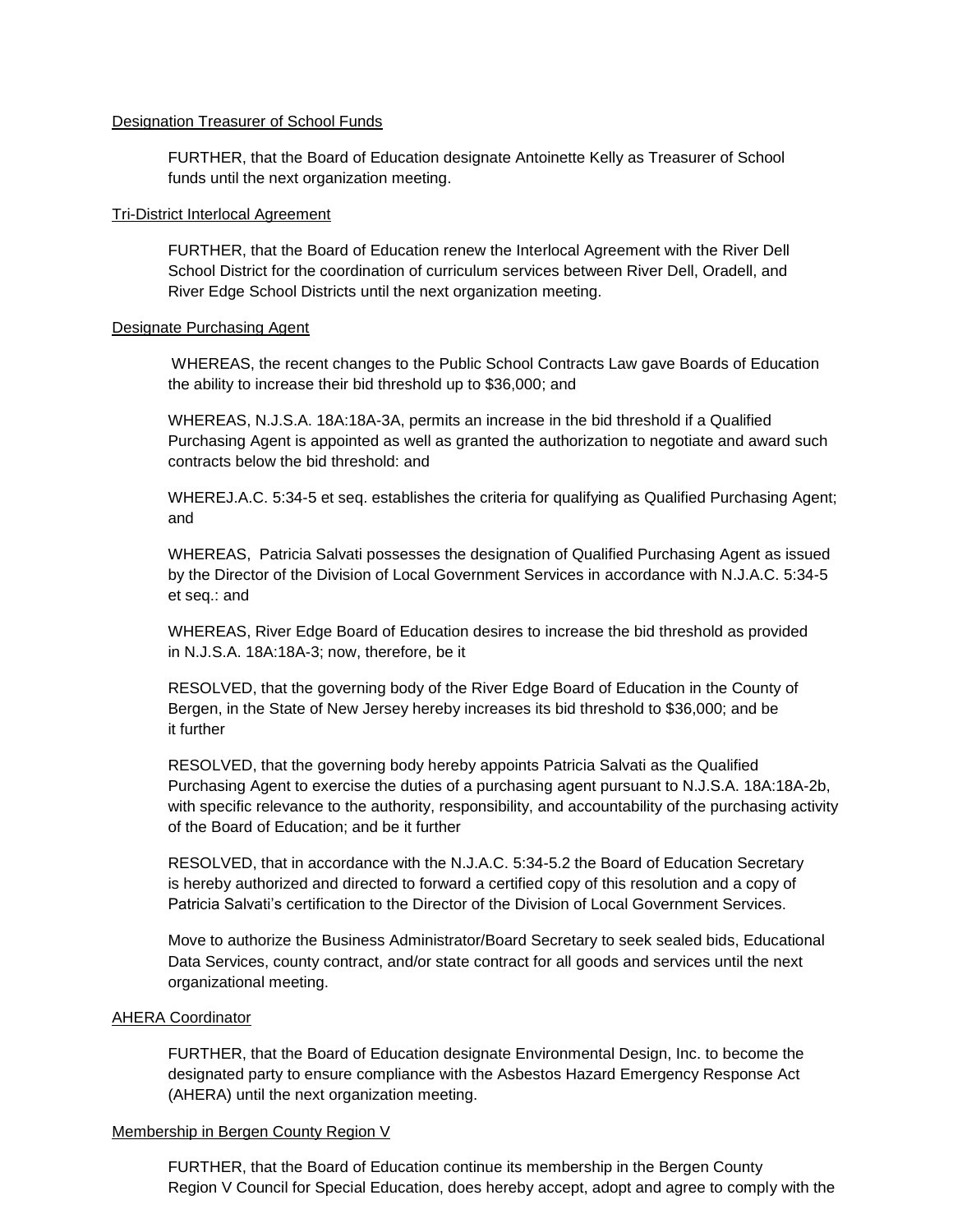Region V by-laws; designates the District Superintendent as its representative to Region V; and empowers her to cast all votes and take all other actions necessary to represent its interest in Region V; until the next organization meeting and

FURTHER, approve the Joint Transportation Agreement for all River Edge students who are transported through Region V.

Ayes: Mr. Busteed, Ms. Dansky, Mr. DiBella, Mrs. Myers, Mr. Sim, Ms. Walker Nays: None Abstained: Ms. Danahy

# **SPECIAL/DISCUSSION ITEMS**

Public Comments on Agenda Items – None

2015-2016 School Calendar Discussion

Dr. Ben-Dov proposed a draft of the 2015-2016 school calendar to the Board members. A discussion took place regarding Professional Development days.

# **REPORTS**

# **SUPERINTENDENT**

Dr. Ben-Dov reported on the following:

- All families have been addressed and are in compliance regarding re-registration. Upon reviewing the paperwork, four families will need to be followed-up.
- A few teachers have returned from maternity leave and we have a few more teachers who are out on leave now. In April and May the district will have another round of maternity leaves. On tonight's agenda we also have a motion to approve a Behaviorist Leave Replacement. Dr. Ben-Dov is in the process of interviewing for an Instructional Technology Coach. There are two retirements on tonight's agenda John Corcoran and Carolyn Brush.
- Dr. Ben-Dov gave the board an update regarding PARCC. On Monday, there was a meeting and the goal was to create a schedule for PARCC testing. It was important for us to conduct all testing in the morning. We have roughly three weeks to accomplish all testing and schedule make-up tests. The students must take the test between March 2 and March 27<sup>th</sup>. Fifth and Sixth grade students will take the test the week of March 2<sup>nd</sup>, fourth grade will take it the week of March 9<sup>th</sup>, and third grade will take it the week of March 16<sup>th</sup>. We will do make-up testing as we go along, but remaining make-up tests will be during the last week. The need to decide on accessibility features and accommodations was also discussed.
- Dr. Ben-Dov gave the board members the status of our current kindergarten enrollment. We started the school year with 168 students and we currently have 170 students. Next year we will need nine 1<sup>st</sup> grade classes. She scheduled a Building and Grounds meeting on January  $26<sup>th</sup>$  to discuss the implications of enrollment on our space challenges. We hope to make recommendations to the Board in the near future.
- Dr. Ben-Dov read the Violence, Vandalism and Harassment Intimidation and Bullying report: As reported to the state, our reporting period 1 (September 1, 2014 to December 31, 2014) indicates no HIB incidents.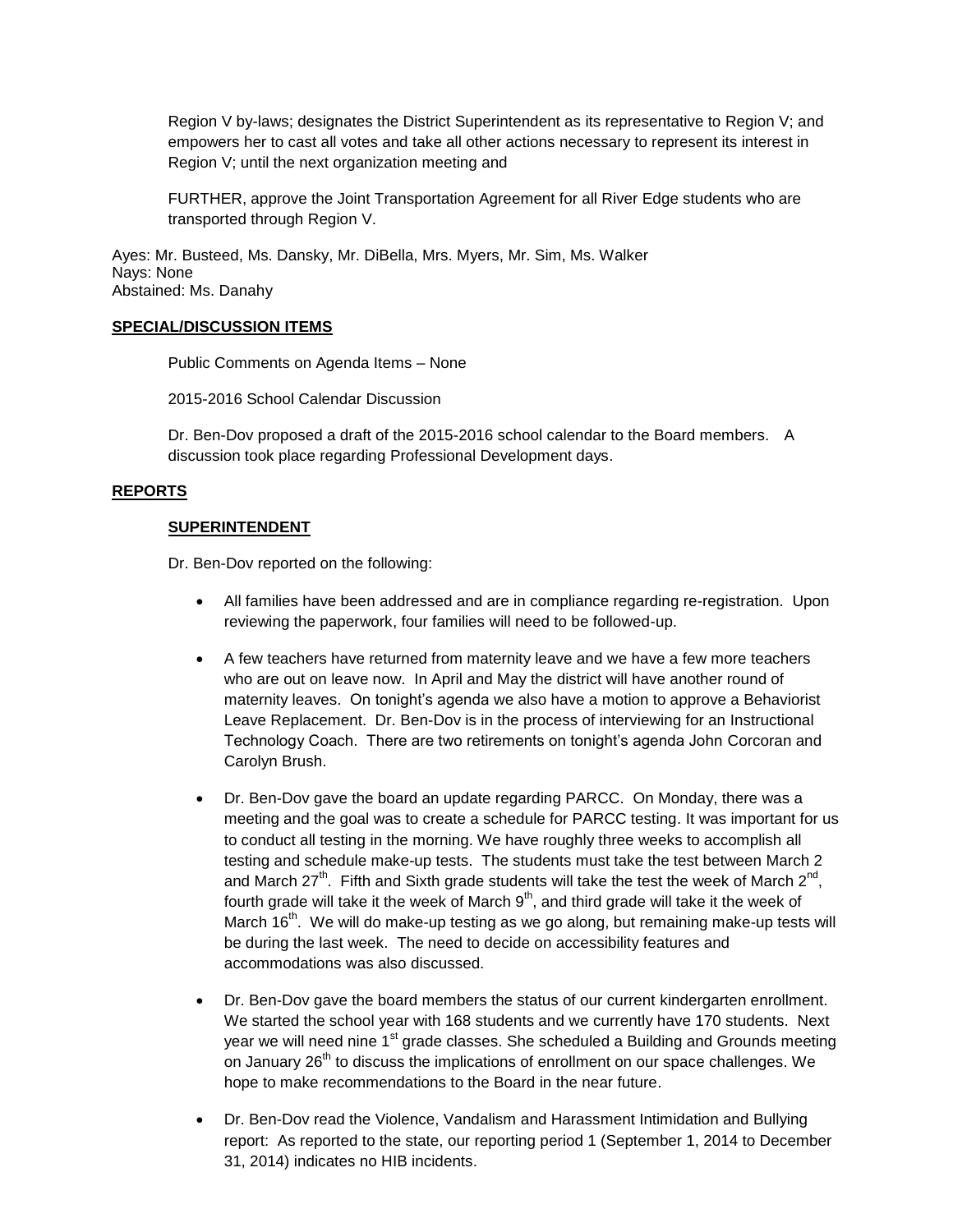- Cherry Hill School will be part of the mayor's book club to promote literacy for first graders. We will have a kickoff event with Fairleigh Dickinson University on Monday. Students will earn \$1,000 for the school for every 1,000 books read.
- We have placed mechanical owls on the Courtside at Roosevelt School due to the pigeon problem.

# **PRINCIPAL**

Ms. Rosen reported on the following:

• On Tuesday, January  $6<sup>th</sup>$  there was a committee meeting for International Day that will be held on Thursday, February 5th in Cherry Hill School.

# **BOARD SECRETARY**

Ms. Salvati reported on the following:

- Ms. Salvati thanked the custodians for their hard work with cleaning and sanitizing the schools over the Holiday Recess.
- $\bullet$  At the January 21<sup>st</sup> Board Meeting there will be a discussion on next year's budget without a presentation of the numbers. Mrs. Heitman will discuss technology needs for the budget and John Lyons will discuss Capital Projects.

# **PRESIDENT**

Mrs. Myers reported on the following:

- Mrs. Myers thanked the board members for re-electing her as the River Edge Board President.
- Mrs. Myers spoke to the Board about the 2015-2016 Board Committee Assignments.
- Mrs. Myers would like Mr. Alfred Annunziata to come to an upcoming meeting for Ethics Training.

# **COMMITTEES**

No committees reported at this meeting

# **MOTIONS TO BE ACTED UPON**

# **ADMINISTRATION/POLICY**

Motion by Mr. Busteed Seconded by Mr. DiBella

1. That the Board of Education approve the completion of the following emergency drills:

| School             | <b>Fire Drills</b>                    | <b>Security Drills</b> |
|--------------------|---------------------------------------|------------------------|
| Cherry Hill School | December 1, 2014<br>December 17, 2014 |                        |
| Roosevelt School   | December 18,2014                      | December 22, 2014      |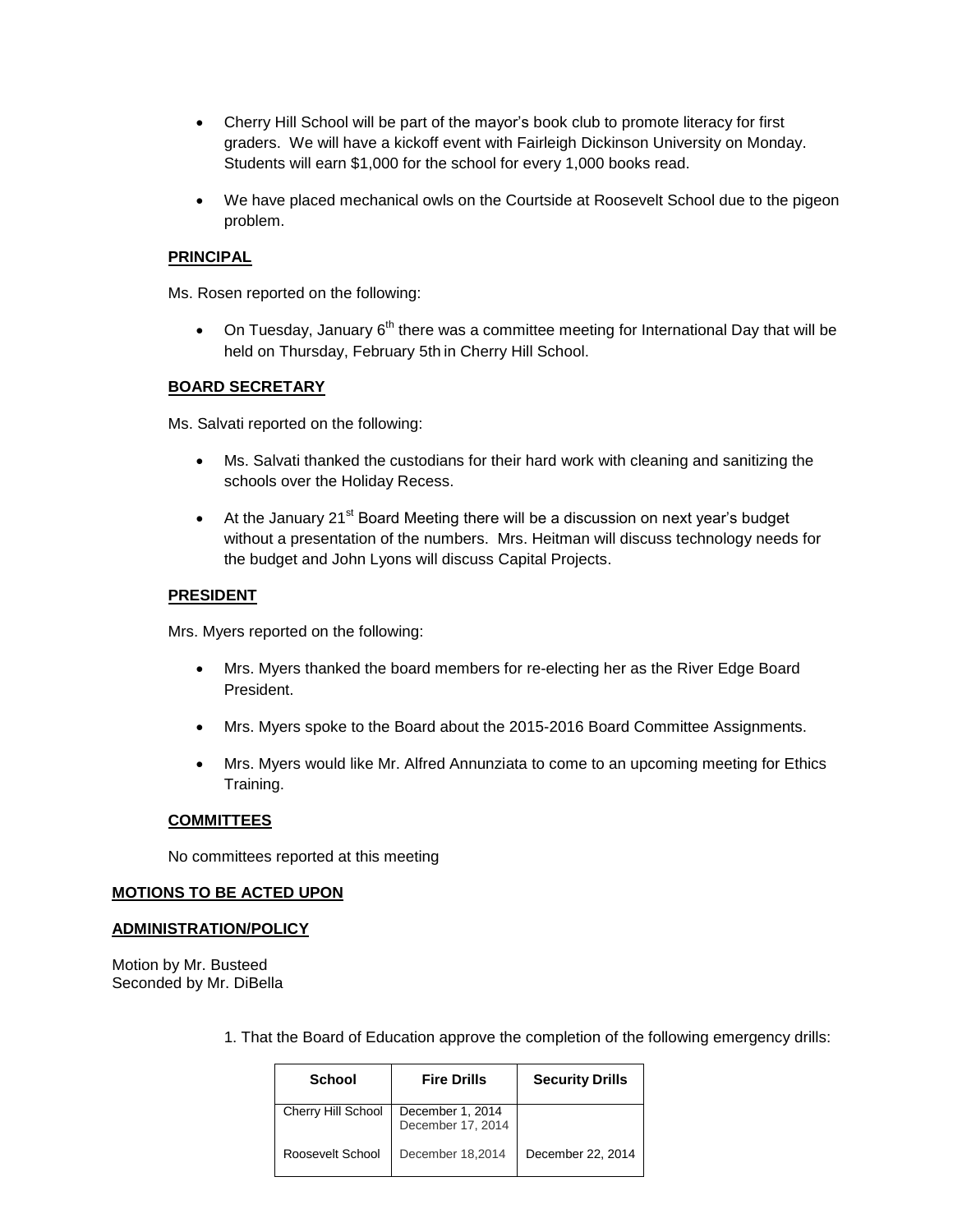2. That the Board of Education approve the Violence, Vandalism and Harassment Intimidation and Bullying Report and HIB Training Report for Reporting Period 1 (September 1, 2014 to December 31, 2014).

Ayes: Mr. Busteed, Ms. Danahy, Ms. Dansky, Mr. DiBella, Mrs. Myers, Mr. Sim, Ms. Walker Nays: None

# **CURRICULUM/EDUCATION**

# **BUILDINGS & GROUNDS**

# **FINANCE/GRANTS/GIFTS**

Motion by Mr. DiBella Seconded by Ms. Danahy

- 1. That the Board of Education accept a donation from Craig and Andrea Horowitz in the amount of \$3,000.00 to be used for the River Edge Building Bridges program.
- 2. That the Board of Education accept the list of donations in memory of Erika Steinbauer for the Building Bridges Program in the amount of \$25.00. (List is on file in the Board Office)

Ayes: Mr. Busteed, Ms. Danahy, Ms. Dansky, Mr. DiBella, Mrs. Myers, Mr. Sim, Ms. Walker Nays: None

# **PERSONNEL**

Motion by Ms. Dansky Seconded by Ms. Walker

- 1. That the Board of Education, with the recommendation of the Superintendent approve Valerie Gancarz-Demarco, Behaviorist Leave Replacement effective on or about February 18, 2015 to June 30, 2015, MA + 30.
- 2. That the Board of Education, with the recommendation of the Superintendent approve a Disability leave of absence for Rita Scoccola to commence on January 5, 2015 through a date to be determined by medical guidance.

Ayes: Mr. Busteed, Ms. Danahy, Ms. Dansky, Mr. DiBella, Mrs. Myers, Mr. Sim, Ms. Walker Nays: None

Motion by Ms. Walker Seconded by Ms. Dansky

> 3. That the Board of Education accept, with regret, the retirement of John Corcoran, Science Teacher, effective July 1, 2015.

Ayes: Mr. Busteed, Ms. Danahy, Ms. Dansky, Mr. DiBella, Mrs. Myers, Mr. Sim, Ms. Walker Nays: None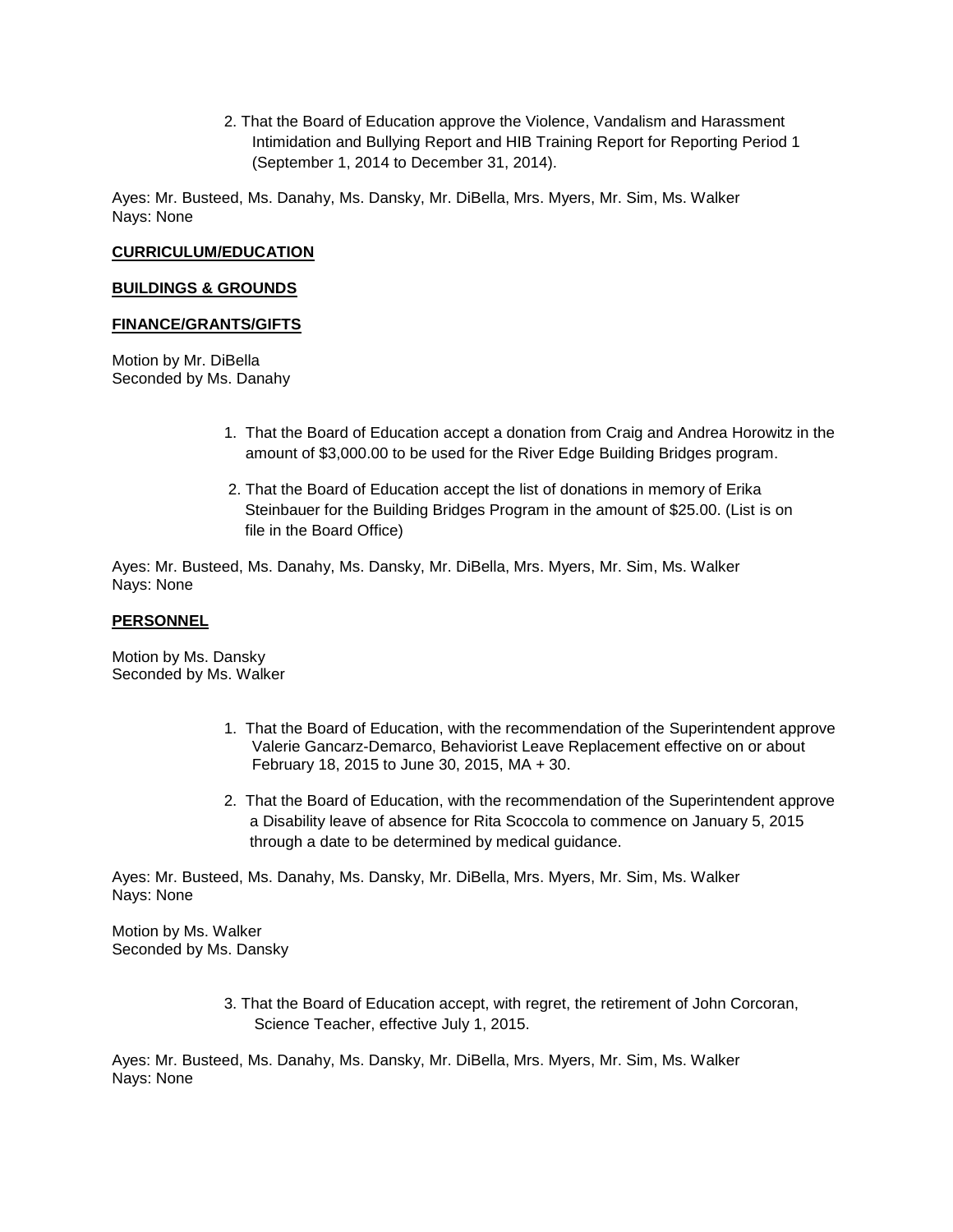Motion by Ms. Dansky Seconded by Mr. Sim

> 4. That the Board of Education accept with regret, the retirement of Carolyn Brush, Teacher, effective July 1, 2015.

Ayes: Mr. Busteed, Ms. Danahy, Ms. Dansky, Mr. DiBella, Mrs. Myers, Mr. Sim, Ms. Walker Nays: None

Motion by Mr. Sim Seconded by Mr. Busteed

- 5. That the Board of Education accept, with regret, the resignation of Donna Schwartz, Part-time Aide, effective December 12, 2014.
- 6. That the Board of Education accept, with regret, the resignation of Jessica Accardi, Full-time Aide, effective January 16, 2015.

Ayes: Mr. Busteed, Ms. Danahy, Ms. Dansky, Mr. DiBella, Mrs. Myers, Mr. Sim, Ms. Walker Nays: None

Motion by Mr. Busteed Seconded by Mr. DiBella

> 7. That the Board of Education approve Cindy Femia, as Full-time Secretary to the Business Administrator, effective January 12, 2015 at a salary on file in the Board Office.

Ayes: Ms. Dansky, Mr. DiBella, Mrs. Myers, Mr. Sim, Ms. Walker Nays: Mr. Busteed Abstained: Ms. Danahy

# **RIVER EDGE SPECIAL EDUCATION**

# **REGION V ADMINISTRATION & TRANSPORTATION**

Motion by Mr. DiBella Seconded by Ms. Danahy

- 1. That the Board of Education approve the 2014-2015 Jointure Transportation Agreement between Region V (Host) and Neptune Township B.O.E. (Joiner).
- 2. That the Board of Education approve the 2014-2015 Jointure Transportation Agreement between Northern Valley Region III (Host) and Region V (Joiner).
- 3. That the Board of Education approve the following Quote Contract for Mayor Transportation.

| ∣ Route # | Transporter               | <b>Per Diem</b> |
|-----------|---------------------------|-----------------|
| Q196      | West Bergen Mental Health | \$175.00        |